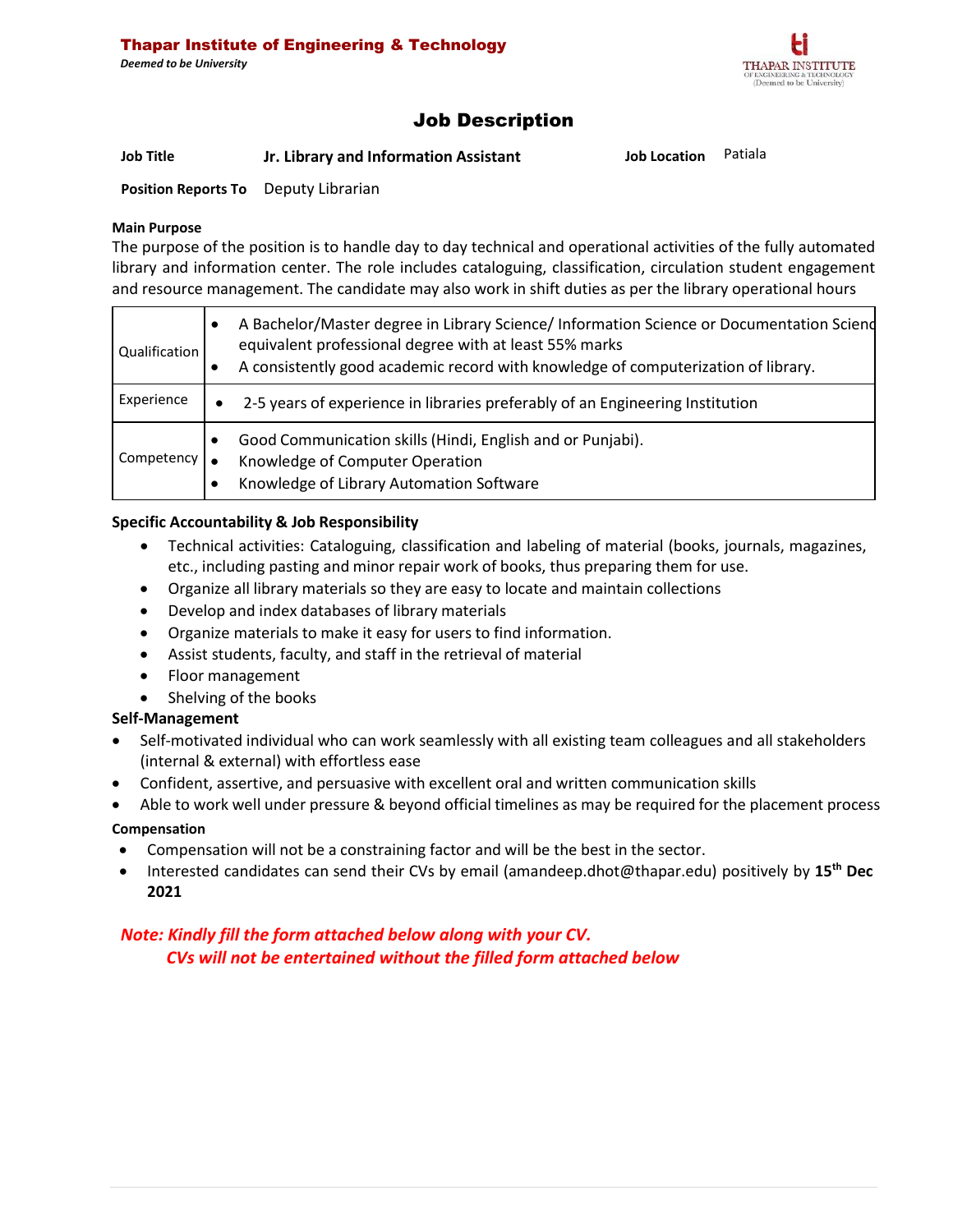

# **APPLICATION FORMAT FOR THE POST: JUNIOR LIBRARY & INFORMATION ASSISTANT**

#### **1. Personal Details**

| Candidate Full Name                       |                     |   |  |
|-------------------------------------------|---------------------|---|--|
| Date of Birth                             |                     |   |  |
| Father's Name                             |                     |   |  |
| Nationality                               |                     |   |  |
| Gender                                    |                     |   |  |
| <b>Marital Status</b>                     |                     |   |  |
| If Physically Handicapped                 | (Type of Disability | ٠ |  |
| If Physically Challenged (%of Disability) |                     |   |  |

## **2. Communication Details:**

#### **Address for Correspondence:**

| <b>Email ID</b>          |  |
|--------------------------|--|
| <b>Mobile Number</b>     |  |
| <b>Permanent Address</b> |  |
| <b>Email ID</b>          |  |
| <b>Mobile Number</b>     |  |

#### **3. EDUCATIONAL QUALIFICATIONS**

| <b>NAME OF THE BOARD</b> | <b>YEAR</b> | % OF MARKS<br><b>OR CGPA</b> | CLASS/DIV/GRADE | Remarks |
|--------------------------|-------------|------------------------------|-----------------|---------|
|                          |             |                              |                 |         |
|                          |             |                              |                 |         |
|                          |             |                              |                 |         |
|                          |             |                              |                 |         |

#### **4. PROFESSIONAL QUALIFICATIONS**

| <b>NAME OF THE BOARD</b> | <b>YEAR</b> | % OF<br><b>MARKS</b><br>OR CGPA | <b>CLASS/DIV/GRADE</b> | <b>Remarks</b> |  |
|--------------------------|-------------|---------------------------------|------------------------|----------------|--|
|                          |             |                                 |                        |                |  |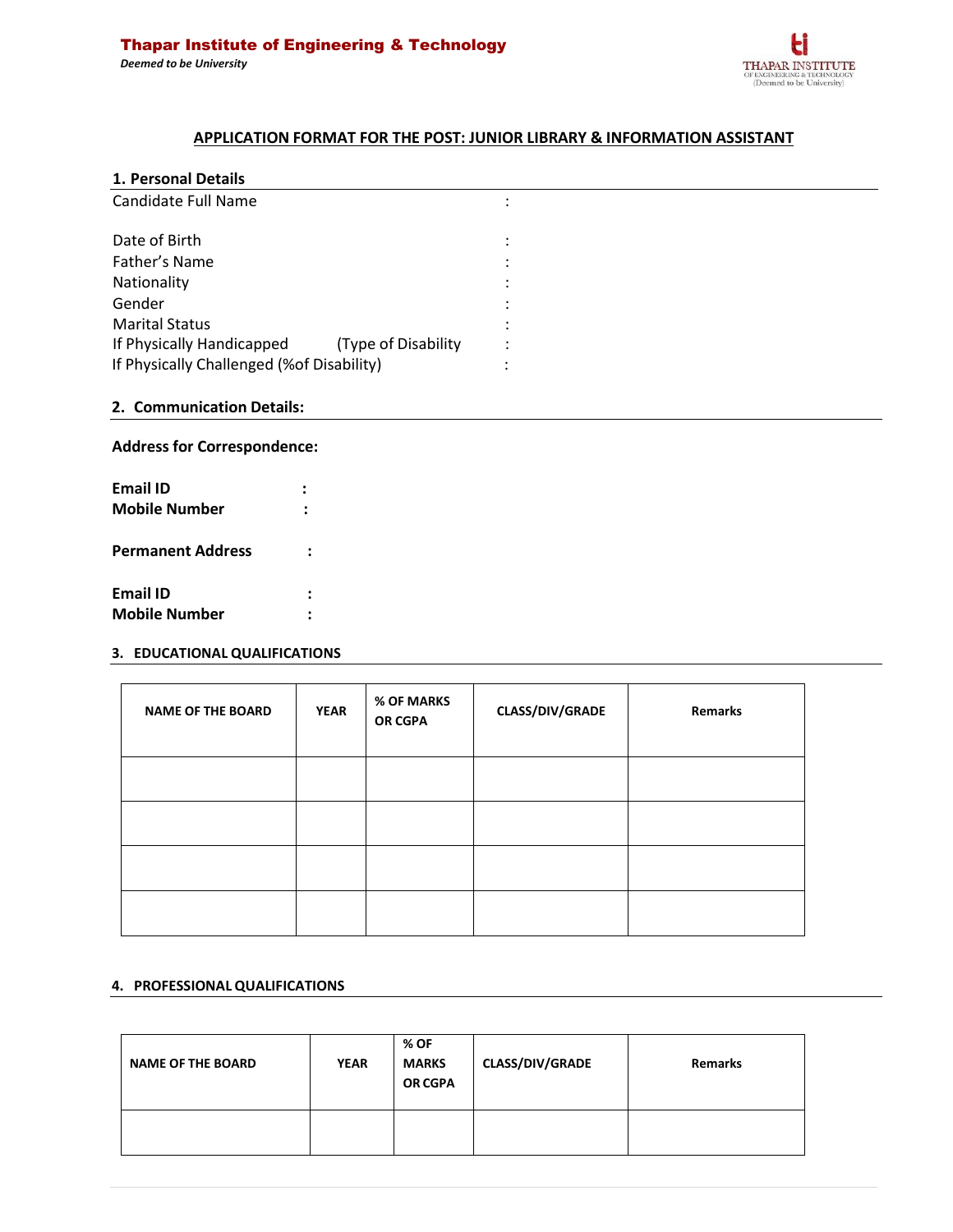# Thapar Institute of Engineering & Technology

*Deemed to be University*



#### **5. PRESENT ASSISGNMENT**

| Designation                   |  |
|-------------------------------|--|
| Name of the Organization      |  |
| Date of Joining               |  |
| Nature of Appointment         |  |
| <b>Basic Pay Per Month</b>    |  |
| Pay Band                      |  |
| GP/AGP                        |  |
| <b>Gross Salary Per Month</b> |  |
|                               |  |

### **6. Past Work and Experiences (in Chronological Order) (Total Experience: )**

| Designation | <b>Employer Name</b> | <b>Pay Scale</b> |           | Nature of   | <b>Period of Service</b> |    |        |
|-------------|----------------------|------------------|-----------|-------------|--------------------------|----|--------|
|             |                      | PB               | <b>GP</b> | Appointment | From                     | To | Period |
|             |                      |                  |           |             |                          |    |        |
|             |                      |                  |           |             |                          |    |        |
|             |                      |                  |           |             |                          |    |        |
|             |                      |                  |           |             |                          |    |        |

#### **7. PROFICIENCY IN COMPUTING APPLICATION:**

**8. ANY OTHER EXPERIENCE / ACHIEVEMENT/QUALIFICATION CONSIDERED TO BE RELEVANT TO POST APPLIED FOR**